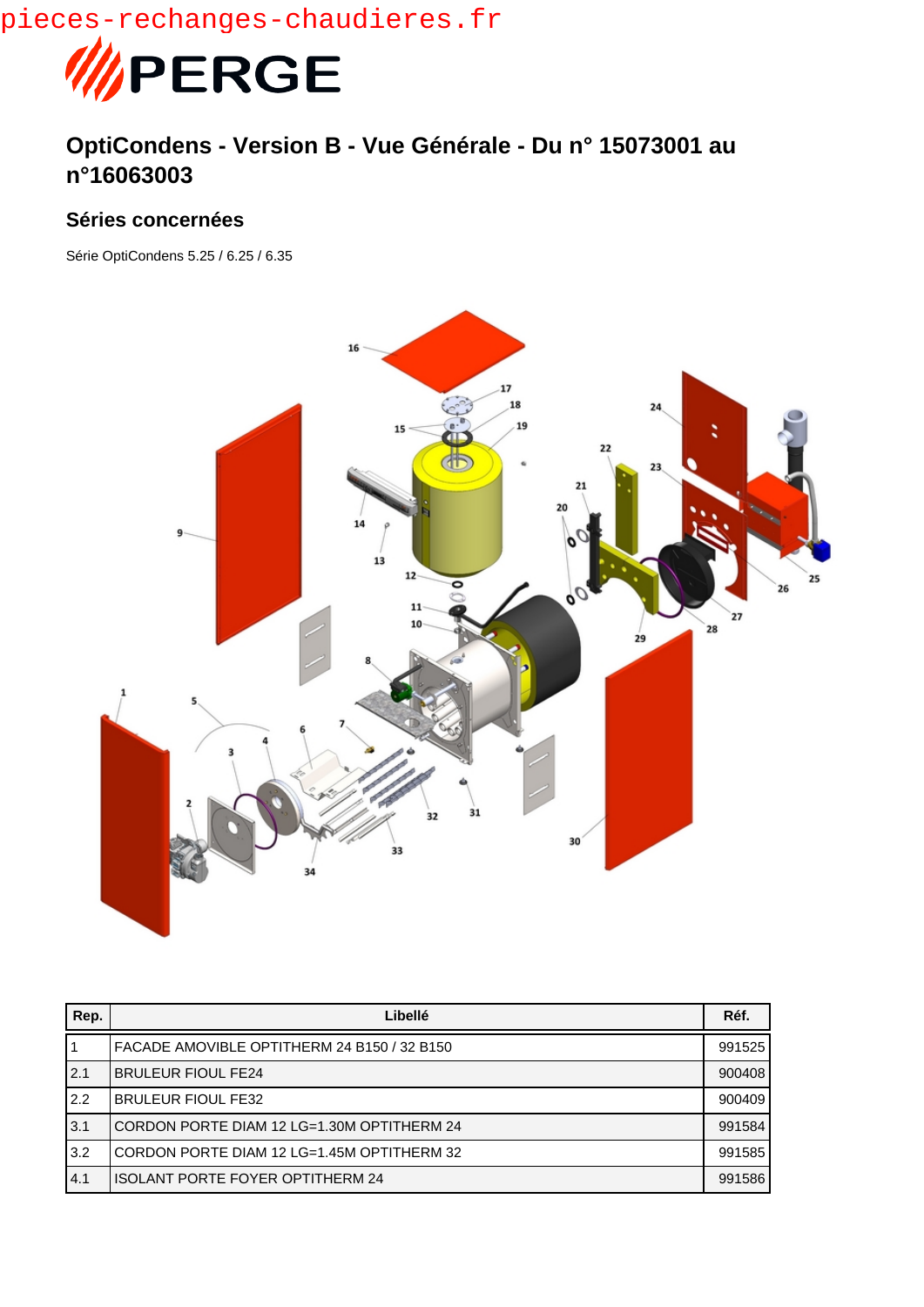

| 4.2            | <b>ISOLANT PORTE FOYER OPTITHERM 32</b>                                                        | 991587 |
|----------------|------------------------------------------------------------------------------------------------|--------|
| 5.1            | PORTE FOYER COMPLETE OPTITHERM 24                                                              | 991588 |
| 5.2            | PORTE FOYER COMPLETE OPTITHERM 32                                                              | 991589 |
| 6.1            | CHICANE 4EME PARCOURS OPTITHERM 24                                                             | 991590 |
| 6.2            | CHICANE 4EME PARCOURS OPTITHERM 32                                                             | 991591 |
| $\overline{7}$ | <b>VIDANGE OPTITHERM</b>                                                                       | 991592 |
| 8.1            | KIT CIRCULATEUR + DUOTHERM INTEGRE OPTITHERM 24 (VOIR COMPOSANTS DANS<br><b>VUE DETAILLEE)</b> | 900439 |
| 8.2            | KIT CIRCULATEUR + DUOTHERM INTEGRE OPTITHERM 32 (VOIR COMPOSANTS DANS<br><b>VUE DETAILLEE)</b> | 900440 |
| 9              | PANNEAU LATERAL (COTE GAUCHE) OPTITHERM 6.XX B 2015                                            | 991510 |
| 10             | JOINT TORIQUE R26 (Q=3) BALLON 5.90/6.150                                                      | 990630 |
| 11             | SUPPORT BALLON OPTICONDENS                                                                     | 991655 |
| 12             | <b>JOINT COLLECTEUR INFERIEUR OPTI 5-6</b>                                                     | 991036 |
| 13             | PURGEUR ORIENTABLE 1/2M                                                                        | 991528 |
| 14             | TABLEAU ELECTRIQUE EQUIPE OPTICONDENS B 1G (VOIR COMPOSANTS DANS VUE<br>DETAILLEE)             | 991896 |
| 15.1           | TRAPPE DE VISITE BALLON INOX 90L + JOINT                                                       | 991262 |
| 15.2           | TRAPPE DE VISITE BALLON INOX 150L + JOINT                                                      | 991318 |
| 16             | CAPOT OPTITHERM 6.XX 2015                                                                      | 991534 |
| 17             | CONTRE BRIDE RENFORT BALLON INOX 90-150L                                                       | 991891 |
| 18             | JOINT TRAPPE VISITE BALLON INOX                                                                | 991228 |
| 19.1           | BALLON 90L INOX + JOINTS x.25/6.35/24/32 (LIVRE AVEC JOINT ET JOINTS TORIQUES)                 | 991350 |
| 19.2           | BALLON 150L INOX + JOINTS x.25/6.35/24/32 (LIVRE AVEC JOINT ET JOINTS<br><b>TORIQUES)</b>      | 991351 |
| 20             | JOINT COLLECTEUR SUPERIEUR DUOTHERM OPTI 5-6                                                   | 990594 |
| 21             | <b>COLLECTEUR OPTITHERM</b>                                                                    | 991604 |
| 22             | <b>ISOLANT COLLECTEUR OPTITHERM</b>                                                            | 991605 |
| 23.1           | ARRIERE OPTITHERM 6.25 2015                                                                    | 991524 |
| 23.2           | ARRIERE OPTITHERM 6.35 2015                                                                    | 991608 |
| 24             | ARRIERE HAUT OPTITHERM 6.XX B 2015                                                             | 991523 |
| 25             | (VOIR COMPOSANTS DANS VUE DETAILLEE)                                                           |        |
| 26             | JOINT BRIDE CONDENSEUR 54T 60T OPTICONDENS                                                     | 991730 |
| 27             | BUSE DE FUMEE + CORDON OPTICONDENS 2015                                                        | 991371 |
| 28             | CORDON BUSE FUMEE L=1.32M                                                                      | 990267 |
| 29.1           | <b>ISOLANT ARRIERE OPTITHERM 24</b>                                                            | 991595 |
| 29.2           | <b>ISOLANT ARRIERE OPTITHERM 32</b>                                                            | 991596 |
| 30             | PANNEAU LATERAL (COTE DROIT) OPTITHERM 6.XX B 2015                                             | 991509 |
| 31             | PIED REGLABLE (Q=4) C30.00/40.00/B300 (Q=4)                                                    | 990007 |
| 32.1           | TURBULATEUR (Q=6) OPTITHERM 24 (Q=6)                                                           | 991597 |